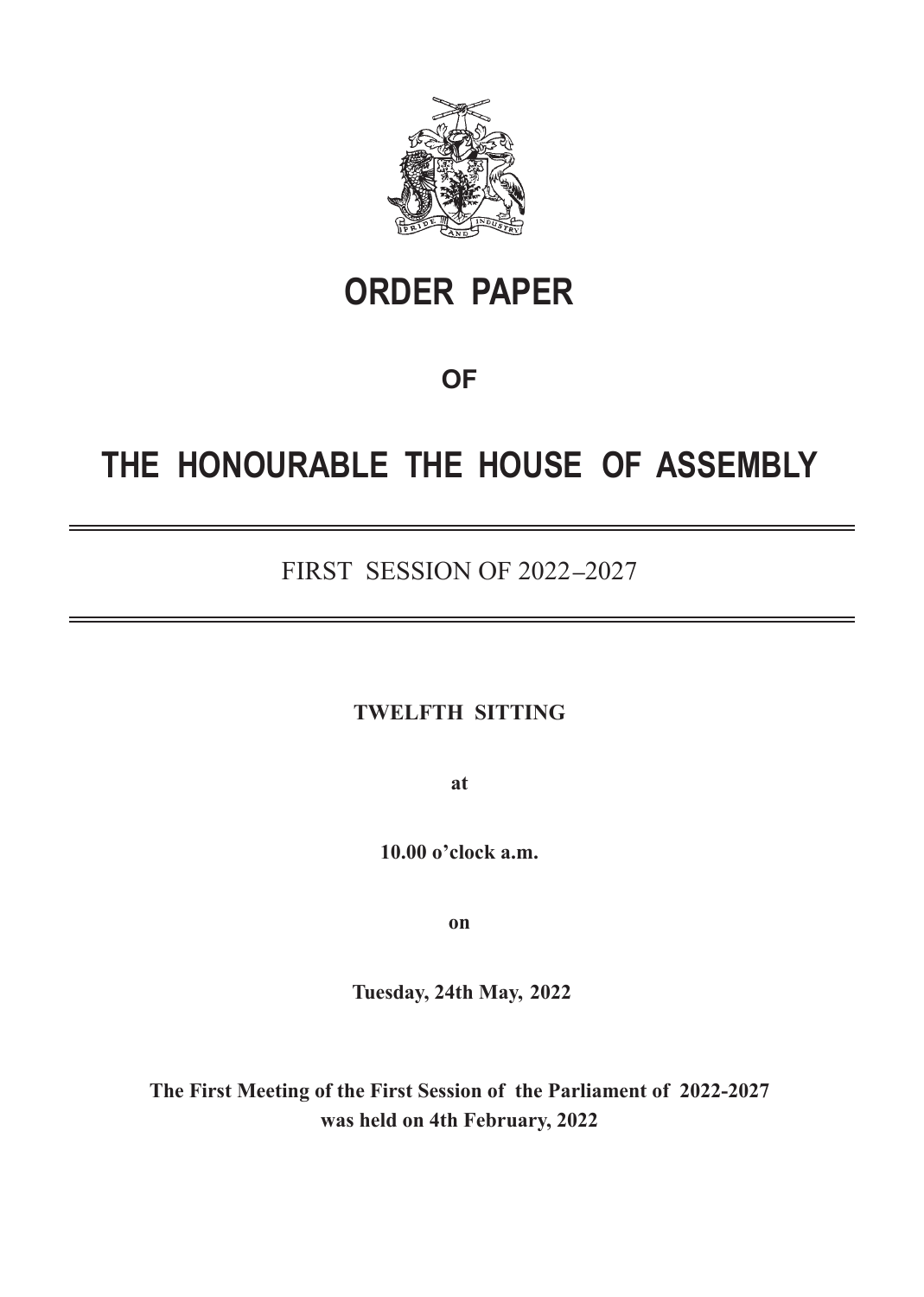#### **MANAGEMENT COMMISSION OF PARLIAMENT**

*(Parliament (Administration) Act, Cap. 10 – Section 3(4))*

*The following are ex officio Members of the Commission:*

*His Honour A. E. Holder (Chairman), Hon. Miss M. A. Mottley, Q.C. and Hon. Miss S. J. O. Bradshaw.*

*Section 3(4) of the Parliament (Administration) Act, Cap. 10.*

*The following are appointed Members of the Commission:*

*Hon. D. D. Marshall, Q.C., Hon. C. E. Jordan, Mr. P. R. Phillips, J.P. and Ms. T. N. S-A. Moore.*

*Appointed on 4th February, 2022.*

#### **SESSIONAL SELECT COMMITTEES**

#### COMMITTEE OF PRIVILEGES

To consider and report to the Honourable the House of Assembly on all matters which involve the privileges of the Honourable the House of Assembly.

The Members of the Committee are:

*His Honour A. E. Holder (Chairman) ex officio, Dr. R. O. Springer, J.P., Hon. K. D. M. Humphrey, His Honour N. G. H. Rowe, J.P., Miss C. Y. Forde, J.P. and Hon. W. A. Abrahams.*

*Appointed on 4th February, 2022.*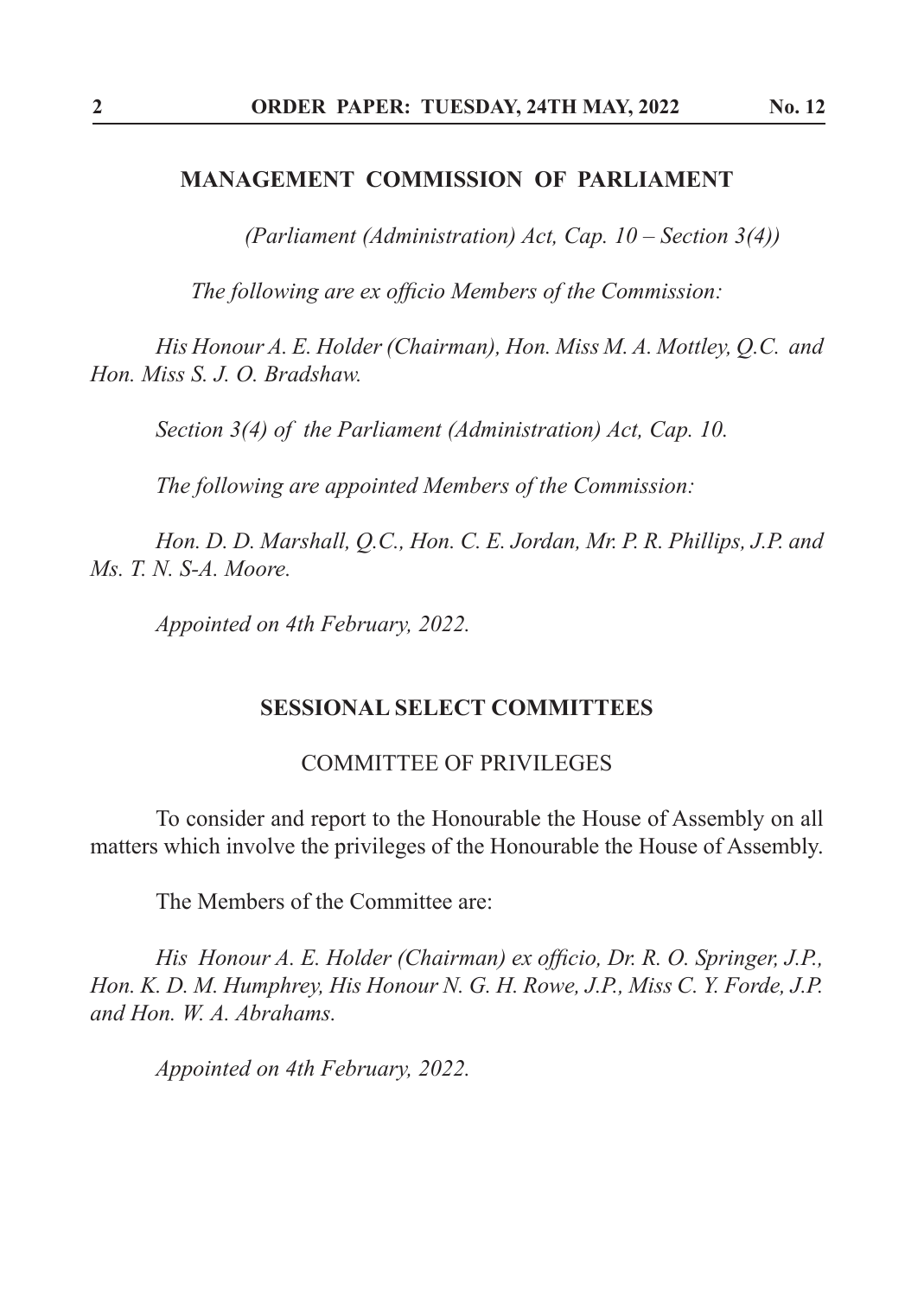#### COMMITTEE OF PUBLIC ACCOUNTS

 To examine the accounts showing the appropriation of the sums granted by Parliament to meet the public expenditure, accounts of any entities in which Government is a majority shareholder or hold a majority interest and of such other accounts laid before Parliament as the Committee may think fit.

The following are Members of this Joint Committee:

 *Leader of the Opposition (Chairman) ex officio, Mr. E. G. Hinkson, Ms. M. K-A. Caddle, Hon. C. E. Jordan, Mr. C. A. Lane, J.P., Mr. R. A. Thorne, Q.C. and Hon. K. D. Symmonds.*

*Appointed on 4th February, 2022.*

#### STANDING ORDERS COMMITTEE

The Members of the Committee are:

 *His Honour the Speaker (Chairman) ex officio, Dr. the Hon. S. E. Browne, Hon. Miss K. S. McConney, Ms. M. K-A. Caddle, Hon. D. G. Sutherland, Hon. D. I. Ishmael and Hon. I. A. Weir.*

*Appointed on 4th February, 2022.*

#### LIBRARY COMMITTEE

The following are Members of this Joint Committee:

 *His Honour the Speaker (Chairman), Hon. A. R. Forde, Hon. R. R. Straughn, Ms. M. K-A. Caddle, Mr. T. A. Prescod, Hon. C. McD. Griffith and Dr. the Hon. W. F. Duguid.*

*Appointed on 4th February, 2022.*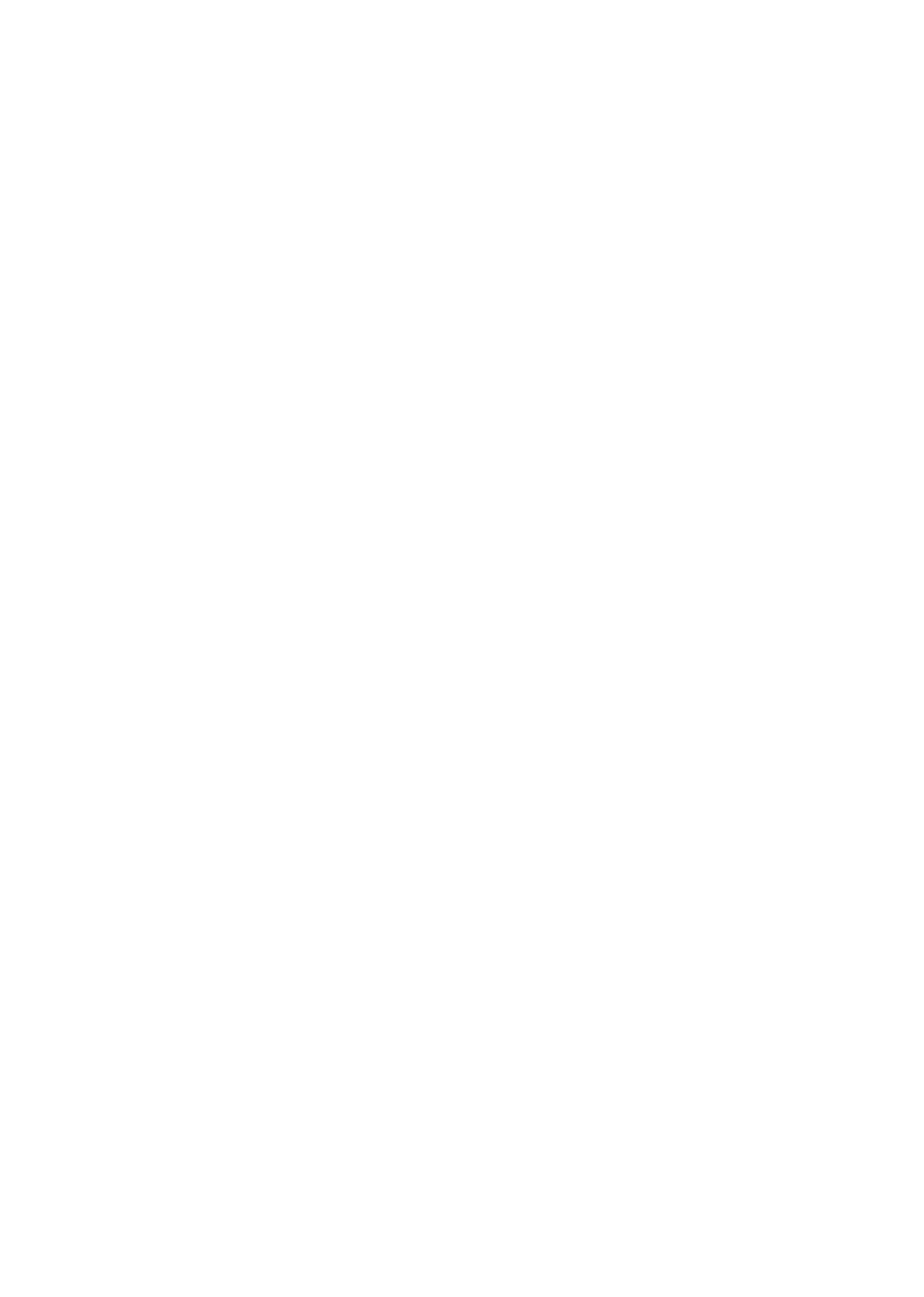#### **ORDER OF BUSINESS**

*(Standing Order 10 of the First Session)*

 "Unless the House otherwise directs, the business of each sitting day shall be transacted in the following order –

- (a) Formal entry of His Honour the Speaker.
- (b) Prayers.
- (c) Announcements by His Honour the Speaker.
- (d) Messages from Her Excellency the President.
- (e) Petitions.
- (f) Papers.
- (g) Government Notices.
- (h) Private Members' Notices.
- (i) Notices of Questions.
- (j) Reports from Select Committees.
- (k) First readings of Bills.
- (l) Statements by Ministers.
- (m) Congratulatory and/or obituary speeches.
- (n) Personal Explanations.
- (o) Motions for leave of absence.
- (p) Oral replies to questions.
- (q) Notices of motions for the adjournment of the House on matters of urgent public importance.
- (r) Orders of the day."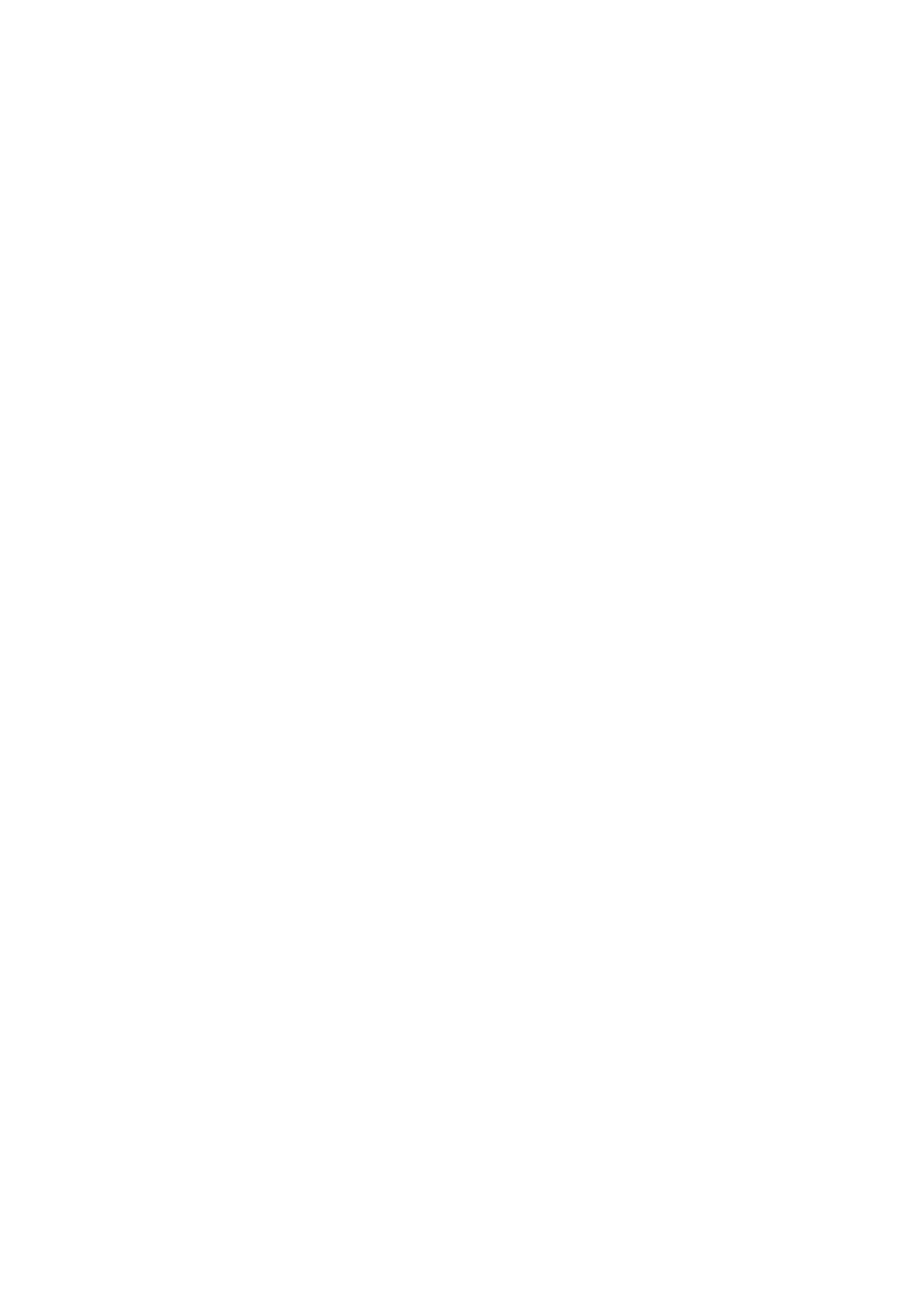### **GOVERNMENT BUSINESS**

**1. Hon. K. D. Symmonds:** To move the Second Reading of the Barbados Metrology Bill, 2022.

*Notice of this Bill was given on 8th February, 2022.*

*The Bill was read a first time on 8th February, 2022.*

*The Bill was published in the Official Gazette on 10th February, 2022.*

**2. Hon. Miss S. J. O. Bradshaw:** To move the Second Reading of the Water Reuse Bill, 2022.

*Notice of this Bill was given on 8th February, 2022.*

*The Bill was read a first time on 8th February, 2022.*

*The Bill was published in the Official Gazette on 10th February, 2022.*

**3. Hon. Miss S. J. O. Bradshaw:** To move the Second Reading of the Barbados Water Authority (Amendment) Bill, 2022.

*Notice of this Bill was given on 19th April, 2022.*

*The Bill was read a first time on 19th April, 2022.*

*The Bill was published in the Official Gazette on 25th April, 2022.*

**4. Hon. Miss S. J. O. Bradshaw:** To move the Second Reading of the Airport Service Charge Bill, 2022.

*Notice of this Bill was given on 16th May, 2022.*

*The Bill was read a second time on 17th May, 2022.*

*The Bill was published in the Official Gazette on 23rd May, 2022.*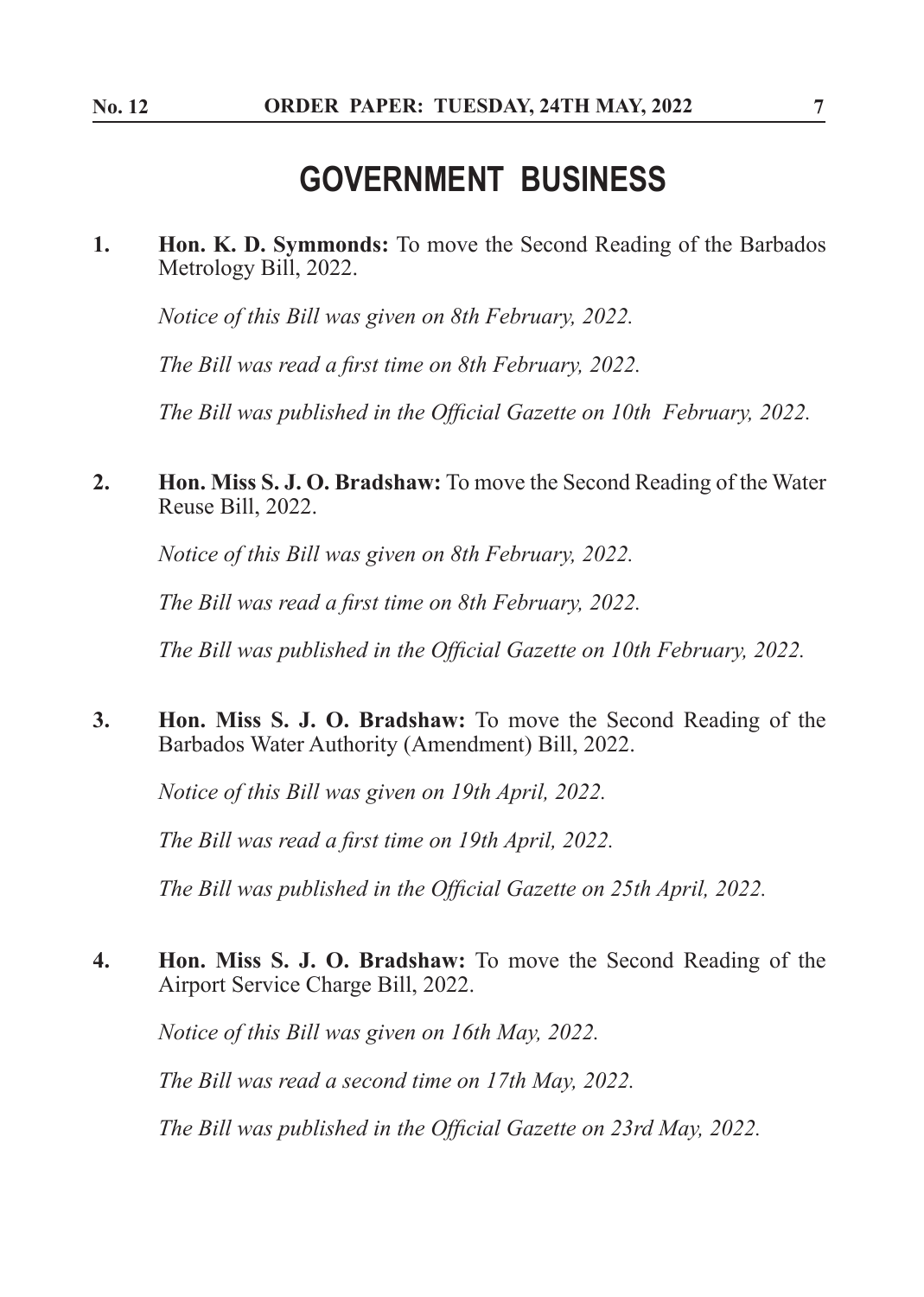**5. Hon. I. A. Weir:** To move the Second Reading of the Animals (Diseases and Importation) (Amendment) Bill, 2022.

*Notice of this Bill was given on 16th May, 2022.*

*The Bill was read a second time on 17th May, 2022.*

*The Bill was published in the Official Gazette on 23rd May, 2022.*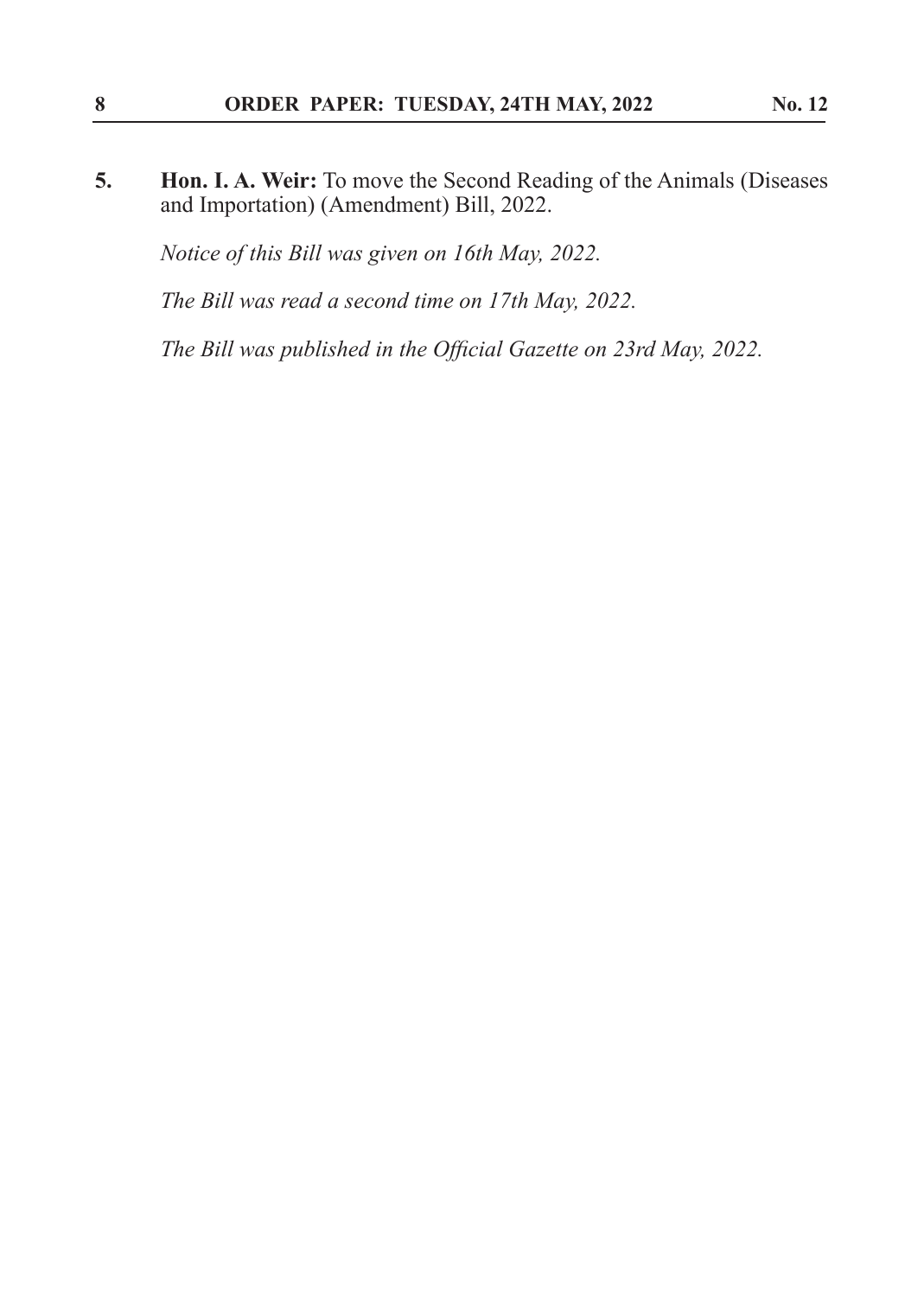# **QUESTIONS**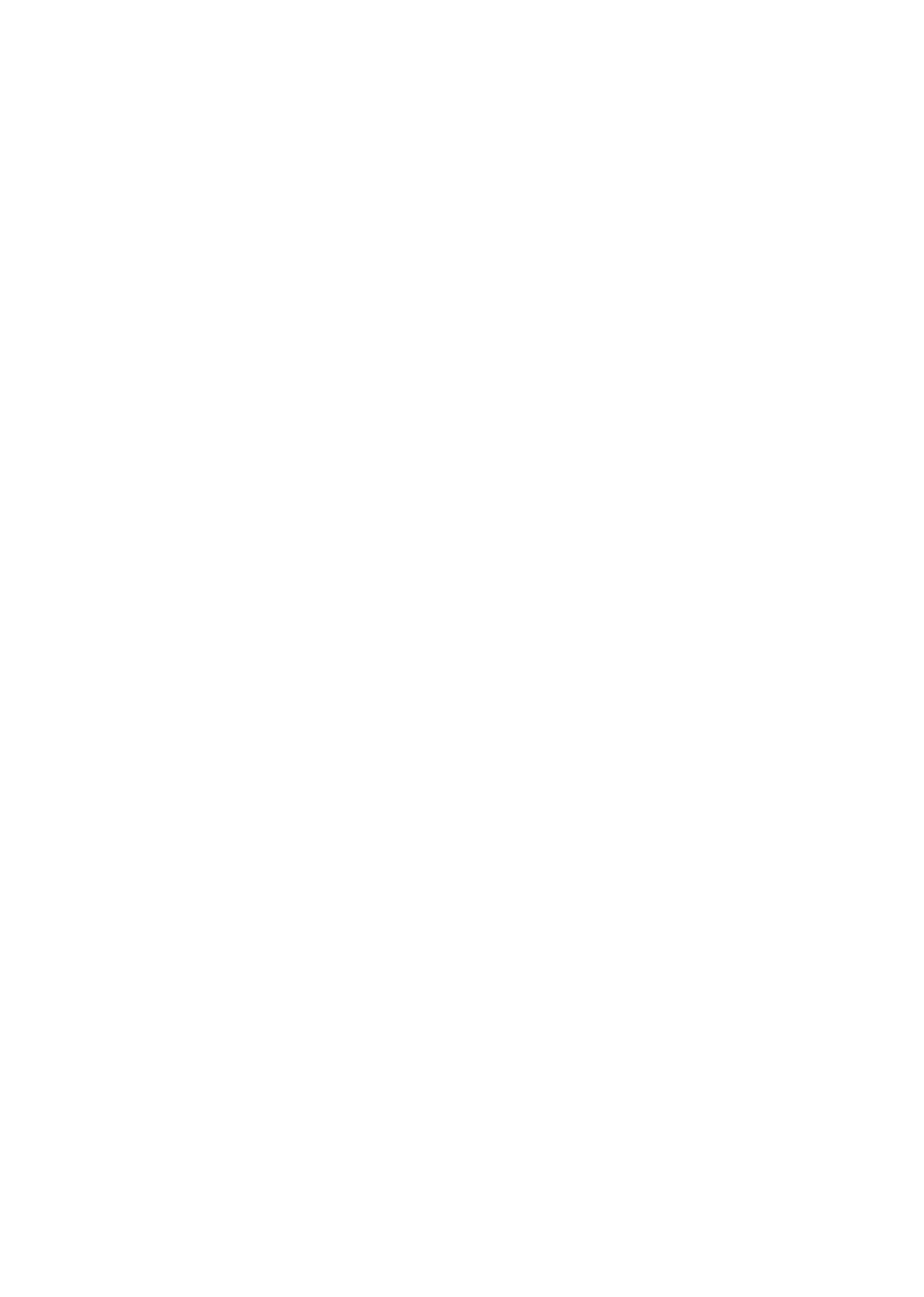### **PRIVATE MEMBERS' BUSINESS**

**1. Mr. E. G. Hinkson:** To move the passing of a Resolution that this House endorses the programme as announciated in the Address of Her Excellency the President and its pledge to support the Government in its effective implementation of its said programme.

*Notice of this Resolution was given on 21st February, 2022.*